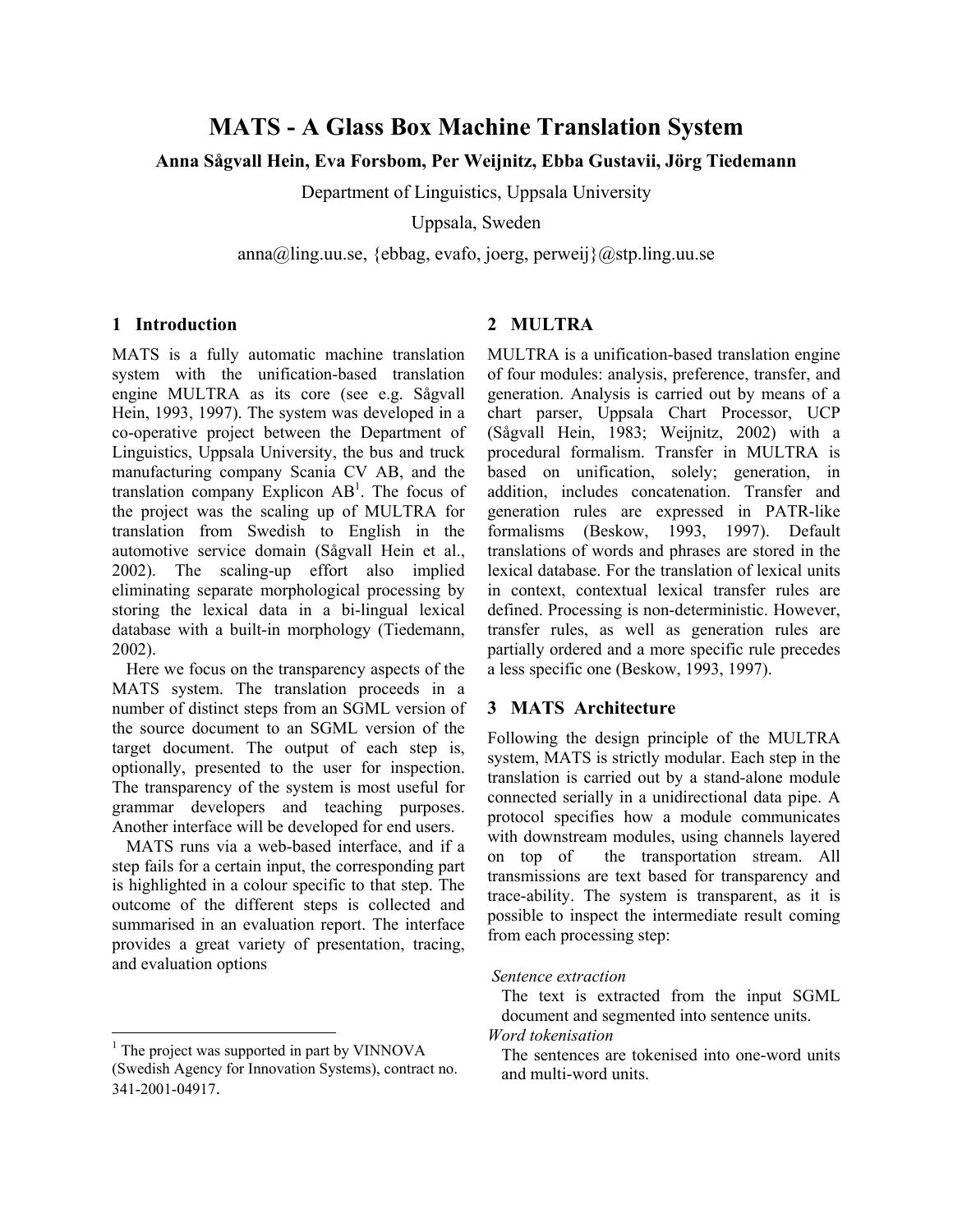#### *Source dictionary lookup*

For each token, the lemma, the lexeme, the morpho-syntactic code, the semantic code, and the default translation is retrieved from the lexical database.

#### *Code expansion*

The morpho-syntactic and semantic codes are expanded to feature structures, one for each token. Sentence units are represented as lists of feature structures.

#### *Source language analysis*

The list structure is parsed and a grammatical feature structure of the source language is generated.

#### *Transfer*

The source language feature structure is transferred into a target feature structure.

#### *Generation*

The target feature structure is processed by the generation module. A string of target lemmas with feature structures is created.

## *Code composition*

The feature structures are transformed into a compact code format.

*Target dictionary lookup*

The full word forms, corresponding to the lemmas and their codes, are retrieved from the target lexical database, generating a string of words.

### *Finish*

The string is finalised with an initial capital letter and the proper assignment of signs of punctuation.

### *Evaluation*

The output is evaluated, as reported below.

## *Re-creation of SGML document*

The SGML document is re-created.

## **4 Evaluation Module**

An evaluation module at the end of the pipe collects information from the previous modules, and displays three summary tables.

For an illustration, an evaluation report resulting from on-going work training the system is presented in the Appendix.

The first table gives an overview of the input, showing how many words and segments, e.g. sentences or list items, the system has to handle. The percentage of unique words and segments (type/token ratio) gives an indication of how repetitive the input is.

The second table gives an overview of the system recall, a form of blackbox evaluation, showing how many words and segments the system did handle. On the word level, it gives a measure of the degree of source dictionary coverage (recall) for the current input. On the segment level, it gives an indication of the degree of grammar (and dictionary) coverage for the current input, i.e. the total number of (fully) translated segments, and the number and percentage of (fully) translated unique segments. Fully translated segments are those that passed the system with no error reports from any module, while translated segments include fully translated segments and segments that passed the system with reported word level errors.

The third table gives an overview of some error reports from the system modules, a form of glassbox evaluation, showing how many words were missing from the dictionaries, how many codes were missing from the code files, and how many segments the modules did not handle, as reported by the modules themselves. It shows, in one respect, each module's contribution to the total recall. The number of words missing from the translation dictionary is currently measured before word sense disambiguation takes place during the source language analysis. When more segments pass the analysis module, it would probably be better to do it after analysis.

Apart from the report, the evaluation module also produces log files of missing words and segments, which the system could not handle. Word level errors (except for code errors) are logged in word list files, which can be used for updating the lexicon. Logs on code errors are given in the same format as for segment level errors, as the context of a word with a code error is crucial for tracing the source of an error. Segment level errors (and code errors) are logged as SGML fragments, which can be fed back to the MATS system. In this way, it is possible to concentrate on "one kind of error" at a time, e.g. for diagnostic or progression evaluation. It is also possible to log segments that were translated, with or without reported errors, in the same format as above. The output from translating such logs could be used, for example, for evaluation of translation quality.